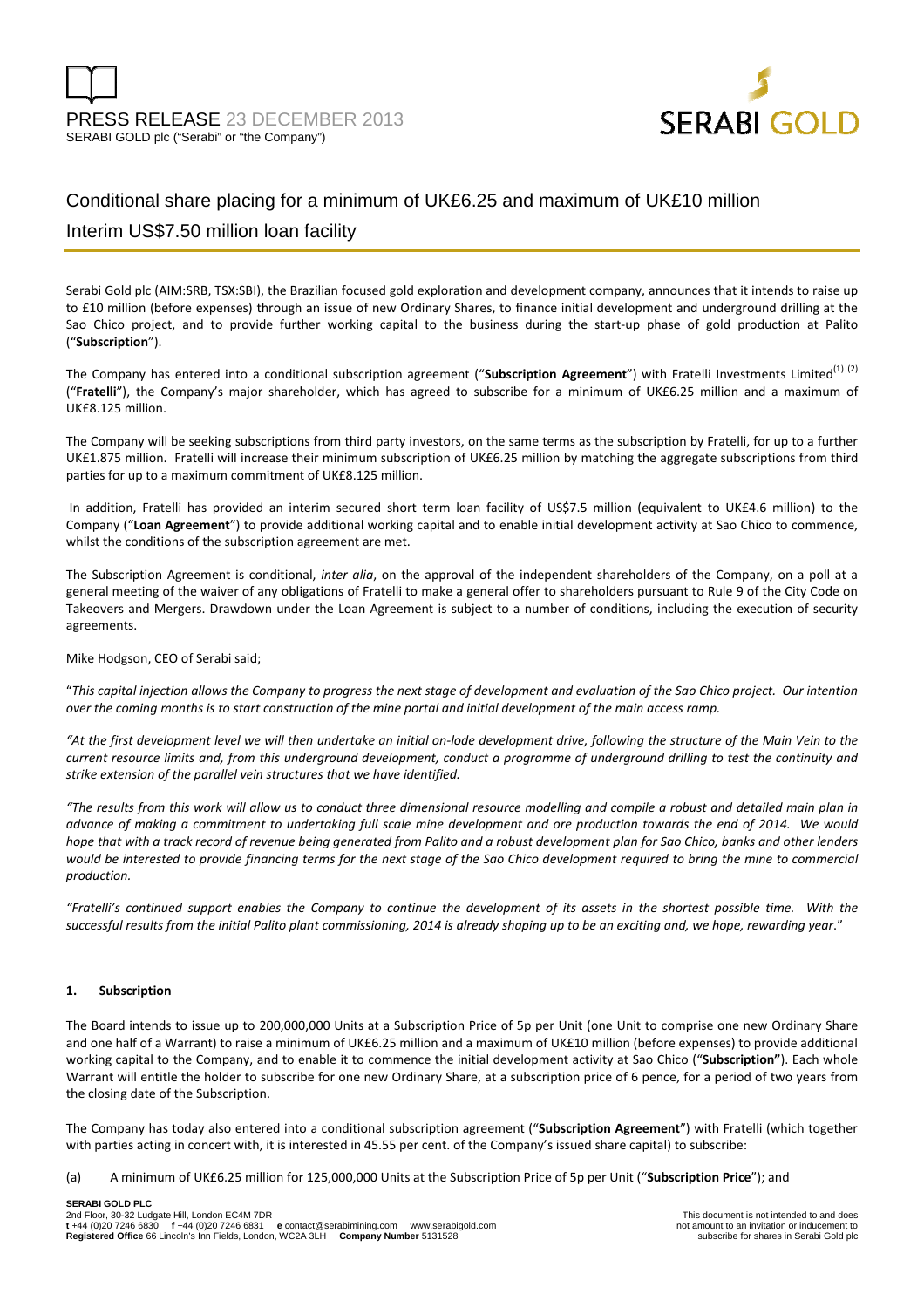# PRESS RELEASE 23 DECEMBER 2013 SERABI GOLD plc ("Serabi" or "the Company")



(b) Up to a further UK£1.875 million for 37,500,000 Units at the Subscription Price to match the aggregate subscription for Units (if any) from third party investors.

The subscription price of UK£0.05 per Unit (ascribing no value to the half Warrant) represents a 2.1 per cent discount to the 30 day VWAP of 5.109 pence as at 19 December 2013.

In the event that the minimum proceeds are raised and there are no other subscribers for the new Shares, Fratelli together with parties acting in concert interest with it will be interested in a minimum 332,906,964 Ordinary Shares, representing 57.26% of the Enlarged Share Capital. The Subscription Agreement is conditional therefore, *inter alia*, on approval of the independent shareholders of the Company on a poll at a general meeting of the waiver of any obligations of Fratelli to make a general offer to shareholders pursuant to Rule 9 of the City Code on Takeovers and Mergers, such matters to be set out in a circular to shareholders (the "**Circular**"). The Company expects that the Circular will be made available to shareholders during January 2014. The conditions of the Subscription Agreement are as follows:

- (a) Approval of the Circular by the Panel on Takeovers and Mergers ("**Panel**") and the issue of the Circular by the Company on, or before, 28 February 2014 (or such later date as may be agreed between the Company and Fratelli);
- (b) approval of the independent shareholders of the Company on a poll at a general meeting of the waiver of any obligations of Fratelli to make a general offer to shareholders pursuant to Rule 9 of the City Code on Takeovers and Mergers;
- (c) no material adverse change in the financial condition of the Company from the date of the Subscription Agreement until the closing of the Subscription;
- (d) no event of default under the Loan Agreement and
- (e) the execution of a new existing relationship agreement between the Company and Fratelli.

### **2. Loan Agreement**

Fratelli has also provided an interim secured short term loan facility of US\$7.5 million (equivalent to UK£4.6 million) to the Company ("**Loan Agreement**") to provide additional working capital and enable the Company to commence the initial development activity at Sao Chico. Drawdown, under the Loan Agreement, is subject to a number of conditions precedent, including the execution of certain security agreements as described below. The Company intends that the loan will be repaid from the proceeds of the Subscription. The Loan is for a period of four months and for a maximum of US\$7.5 million, and will be drawn-down in up to 3 separate instalments. Interest is chargeable at the rate of 12 per cent per annum and the facility will attract a 3 per cent arrangement fee. There is no prepayment penalty. The Loan is to be secured against:

- (a) The entire share capital of Serabi Mining Limited a subsidiary of Serabi and the 99.99 per cent shareholder of Serabi Mineraçăo SA, which is the licence holder for the Palito Mine; and
- (b) the entire share capital of Kenai Resources Limited a subsidiary of Serabi and the 100 per cent shareholder of Gold Aura do Brasil Mineracao Ltda, which is the licence holder for the Sao Chico gold project.

In addition, the Company has made an assignment in favour of Fratelli over all current and future sums owed by Serabi Mineraçăo SA to Serabi Gold plc, all current and future sums owed by Serabi Mining Limited to Serabi Gold plc, and all current and future sums owed by Kenai Resources Limited to Serabi Gold plc.

### **3. Related Party Transactions**

### *AIM*

As Fratelli is interested in more than 10 per cent of the issued ordinary share capital of the Company, the Subscription Agreement and the Loan Agreement are related party transactions for the purposes of Rule 13 of the AIM Rules. As Eduardo Rosselot and Nicolas Banados, non-executive directors of the Company, are both the nominated Board appointees of Fratelli Investments they are not independent for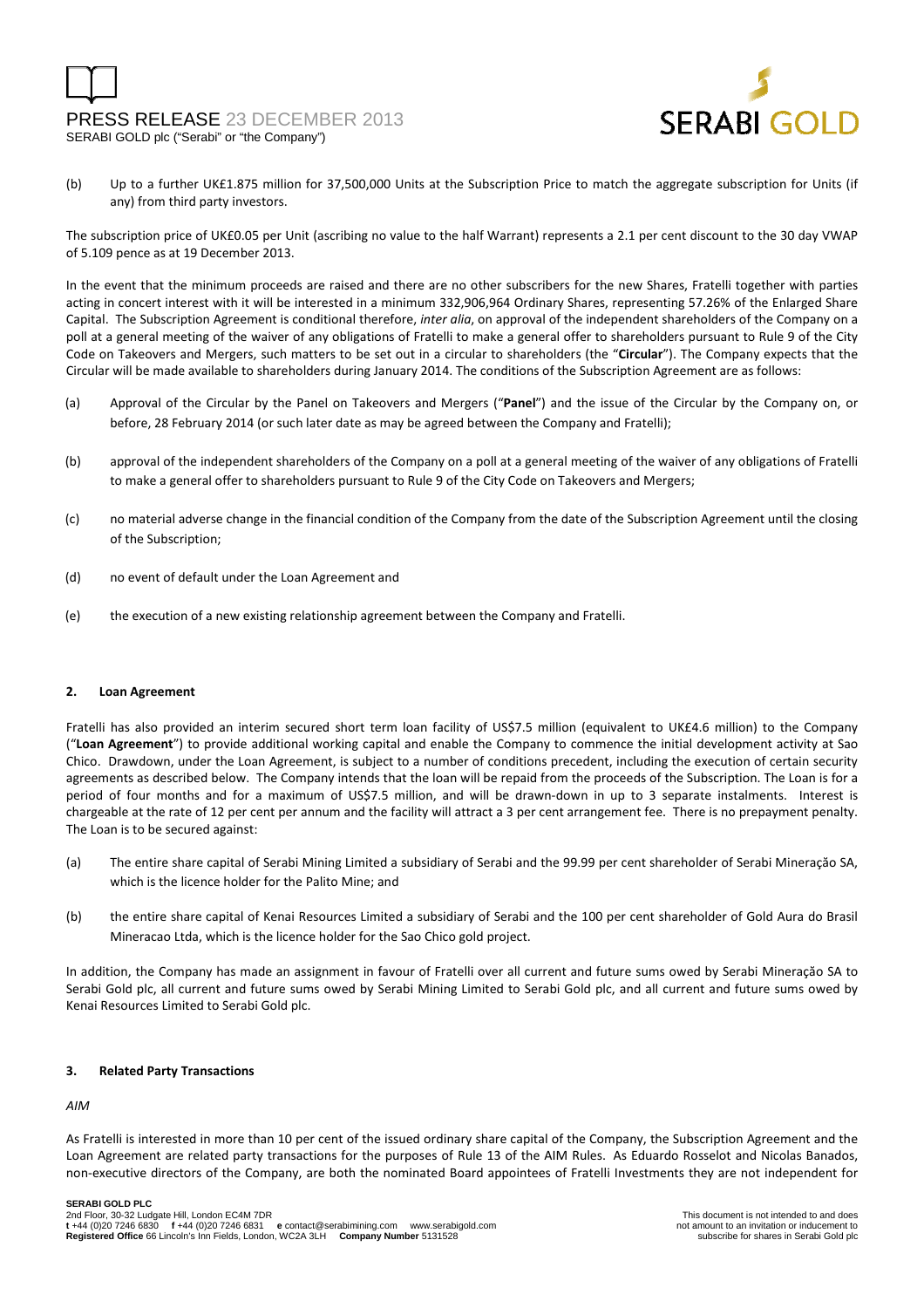# PRESS RELEASE 23 DECEMBER 2013 SERABI GOLD plc ("Serabi" or "the Company")



the purposes of the AIM Rules. For the purposes of the AIM Rules, the Independent Directors, comprising the Board (other than Eduardo Rosselot and Nicolas Banados) consider, having consulted with the Company's nominated adviser, that the terms of the Subscription Agreement and the Loan Agreement are fair and reasonable insofar as Shareholders are concerned. The Independent Directors have taken into account in particular that the Subscription Agreement conditionally provides the full funding of an initial US\$6 million for mine development and further evaluation programmes for the Sao Chico gold project that management consider should be undertaken over the next nine months prior to a production decision being undertaken, provide working capital for the business during the initial start-up phase of the Palito gold mine and replace capital that was used during 2013 to fund the acquisition and exploration of the Sao Chico gold project. In order that all work at Sao Chico can commence at the earliest opportunity and that the start-up phase of Palito is not compromised, the Independent Directors consider that the Loan Agreement provides the best short-term funding solution and believe that currently there are no other comparable or acceptable alternative sources of short term funding. The Independent Directors believe that there is sufficient time to refinance the Loan Agreement through the Subscription prior to its maturity pursuant to the Subscription Agreement, which is subject to Shareholder approval in due course.

### *TSX*

 As a result of Fratelli's shareholding interest in Serabi, both the Subscription and the Loan Agreement are related party transactions for Serabi under Canadian securities laws pursuant to Multilateral Instrument 61-101 – *Protection of Minority Security Holders in Special Transactions* ("**MI 61-101**"). Serabi will be obtaining minority shareholder approval of the Subscription. However, in accordance with MI 61-101, Serabi is relying on the exemption from the requirement to obtain minority shareholder approval of the Loan Agreement and the requirement to obtain a formal valuation in connection with the Subscription available for transactions on the basis that:

- (a) the Loan Agreement for US\$7.5 million, is a loan or credit facility being obtained by the Company on reasonable commercial terms that are not less advantageous to the Company than if it were obtained from a person dealing at arm's length with the issuer and it is not convertible, directly or indirectly into equity or voting securities of the Company or a subsidiary entity of the Company nor is any of the principal or interest directly or indirectly repayable in equity or voting securities of the Company or a subsidiary of the Company; and
- (b) the Subscription is a distribution of securities for cash and neither the issuer nor to the knowledge of the issuer after reasonable enquiry, the related party has knowledge of any material information concerning the issuer or its securities that has not been generally disclosed and this transaction document includes a description of the effect of the distribution on the direct and indirect voting interest of the related party.

### **4. Proposed General Meeting**

The Circular containing full details of the Subscription Agreement and the Loan Agreement and notice of a General Meeting of Shareholders to approve, *inter alia,* the waiver to make a general offer to shareholders will be prepared by the Company and sent to shareholders as soon as practical, which the Board currently expects to be during January 2014.

### **Notes**

- 1. Fratelli Investments Limited currently has the following interests in the securities of the Company
	- 184,695,647 Ordinary Shares (40.47%)
	- 2,270,833 warrants exercisable at UK£0.15 on or before 23 January 2014
	- 8,135,035 warrants exercisable at UK£0.10 on or before 17 January 2015
- 2. About Fratelli Investments Limited

Fratelli is a private investment company managed by Megeve Investments which is the family office of the Chilean family Solari Donaggio. The Solari Donaggio family has significant business interests in Chile and other parts of South America. They are significant shareholders in the Falabella retail group, the second largest retail chain in South America and have interests in a variety of other sectors including mining, energy and real estate.